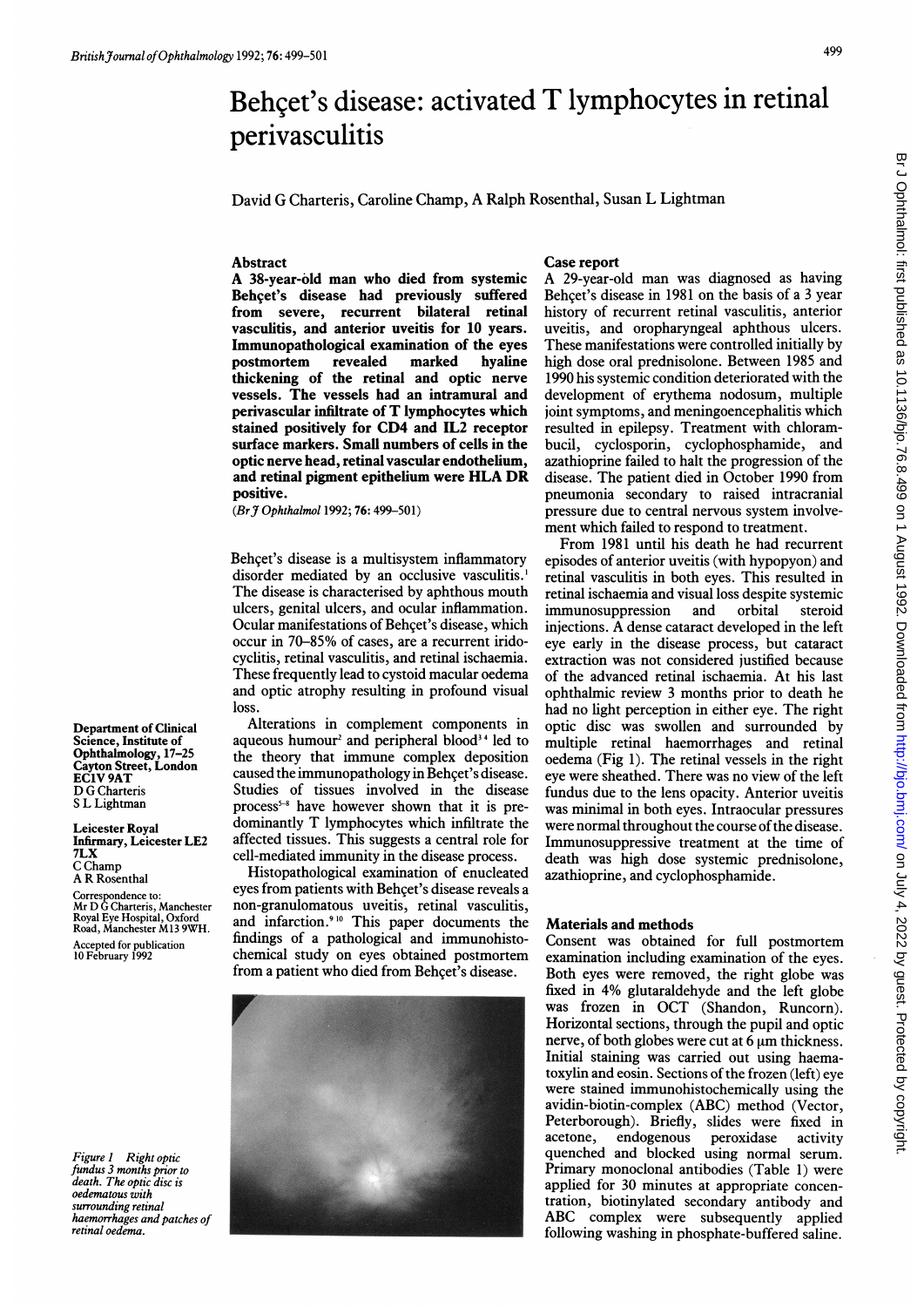Figure 2 Disorganised, detached retina of the left eye showing marked hyaline thickening and luminal narrowing of retinal vessels  $(\textit{arrowheads})$  with intramural inflammatory infiltration. H and  $E \times 140$ .



Slides were then developed in amino ethyl carbazole to give a red final reaction product and counterstained in haematoxylin.

#### **CONTROLS**

Sections of each level examined were stained immunohistochemically as above with the omission of the primary monoclonal antibody to provide negative controls. Frozen sections from a normal eye were stained with each monoclonal antibody to demonstrate the distribution of each cell type in uninflamed ocular tissue. Known positive tissues (inflammatory eyelid or orbital lesions) were stained simultaneously using each primary monoclonal antibody to verify the effectiveness of the staining procedure.

### Results

Pathological examination of the brain revealed widespread cerebral oedema with gyral flattening but no evidence of coning. Histologically, there was no active cerebral vasculitis.

The pathological appearances were similar in the right and left eyes. There was a mild lymphocytic infiltrate of the iris and ciliary body; this extended into the choroid where there were scattered lymphocytes in all sections examined. The retinas showing loss of ganglion cells and



Table I Primary monoclonal antibodies

| Antibody         | Source | Specificity               |
|------------------|--------|---------------------------|
| T3               | Dako*  | Pan T lymphocytes         |
| T <sub>4</sub>   | Dako   | $CD4+T$ lymphocytes       |
| T8               | Dako   | CD8+ T lymphocytes        |
| L <sub>26</sub>  | Dako   | <b>B</b> lymphocytes      |
| IL2R             | Dako   | Interleukin 2 receptor    |
| MAC <sub>3</sub> | Dako   | Monocytes/macrophages     |
| <b>HLA DR</b>    | Dako   | HLA DR antigen expression |

\*High Wycombe, UK

photoreceptors. The retinal vessels were patent but showed marked hyaline thickening of their walls (Fig 2). There were infiltrating lymphocytes within this hyaline tissues. The retinas were focally detached with underlying patches of subretinal fluid. In the right eye the optic nerve head was oedematous and there was a lymphocytic perivasculitis of the central retinal vessels extending into the nerve. The left optic nerve head was not oedematous but had a perivasculitis. Both optic nerves had moderate loss of neural tissue.

Positive immunohistochemical staining for T lymphocytes was seen in cells in the retinal vessel walls and surrounding the optic nerve head vessels (Fig 3). These cells also stained positively with the CD4 monoclonal antibody; however the small number of cells present precluded counts of T cell subset ratios. The perivascular T cells also stained positively with the IL2 receptor monoclonal antibody. Lymphocytes in the iris, ciliary body, and choroid were also positive for the T lymphocyte monoclonal antibody although they were generally IL2 receptor negative. No CD8+ T lymphocytes or B lymphocytes were found. A few cells in the hyalinised vessel walls were positive for the macrophage primary antibody. No neutrophils were identified in the vasculitic lesions.

A small number of stromal cells of fibroblastic morphology in the optic nerve head and retinal vascular endothelial cells were HLA DR positive. There were also numerous HLA DR positive cells in the retinal pigment epithelium.

CONTROLS

There was minimal background staining in sections where the primary antibody was omitted. In the normal eve there were very occasional cells in the choroid which were positive for the T lymphocyte and CD4 monoclonal antibodies. There were also small numbers of cells in the choroid which were HLA DR positive. All other antibodies were negative.

# **Discussion**

The ocular inflammation in Behqet's disease is characterised by a severe occlusive vasculitis. Most of the eyes examined pathologically from patients with Behçet's disease have been removed because of secondary complications and reflect the end stage pathology of the condition.<sup>910</sup> The eyes we have studied were obtained postmortem and were not removed because of complicating pathology. This tissue therefore, although subject to modification by immunosuppressive therapy, gives a better picture of the ongoing